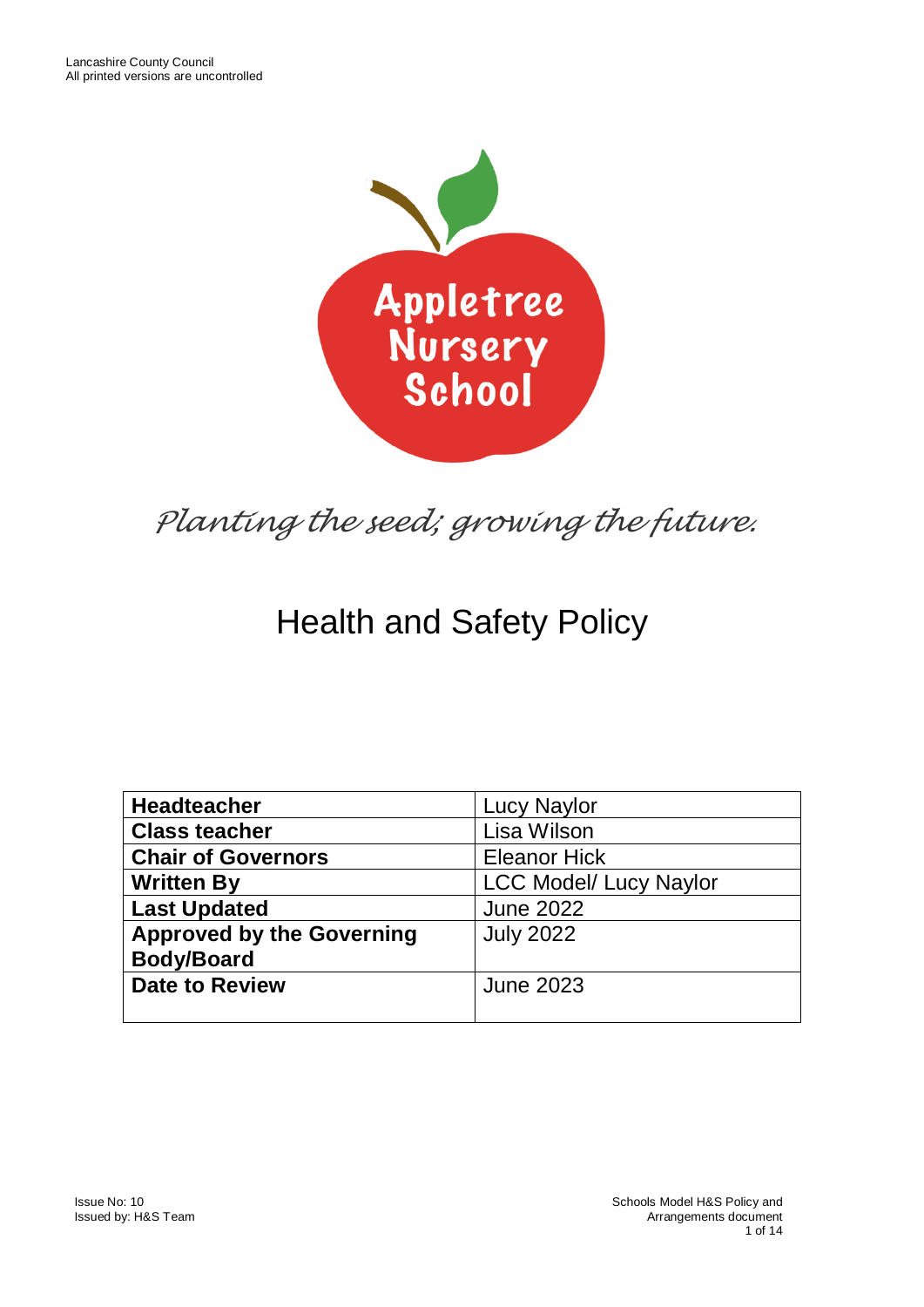o

# **HEALTH AND SAFETY POLICY**

#### **Incorporating the Local Health and Safety Arrangements for:**

# o **Appletree Nursery School- 01162** o **Milking Stile Lane, Lancaster, LA1 5QB**

This policy is based on the requirements of the Health and Safety at Work etc Act 1974 and associated Health and Safety and other Legislation. It should be read in conjunction with the Lancashire County Council's Health and Safety Management System which is held on the School's Portal.

\*As a Community or Voluntary Controlled School the County Council is the employer. The Governing Body is responsible for the use of the premises. The Headteacher is responsible for the implementation and management of health, safety and welfare within the school. The County Council, the Governing Body and the Headteacher should work in partnership to meet these responsibilities.

#### *\*NB Schools should delete the paragraph that is not applicable and this instruction prior to signing. This will allow all information and the signatures to fit on the front page to facilitate display.*

As the person(s) with responsibility for the implementation and management of proper health and safety controls within the school, I/we will, as far as is reasonably practicable:

- provide adequate control of the health and safety risks arising from our work activities;
- provide and maintain safe plant and equipment;
- ensure all employees are competent to do their tasks and ensure the provision of adequate training;
- maintain safe and healthy working conditions;
- ensure safe handling and use of substances:
- review and revise this policy and arrangements as necessary at regular intervals, and, as a minimum, following each 5 yearly review by the county council;
- consult with employees on matters affecting their health and safety;
- provide information, instruction and supervision for employees;
- prevent accidents and cases of work-related ill health;
- comply with appropriate directions given by the county council on health and safety requirements:
- act in accordance with the relevant provisions in the Scheme for Financing Schools in Lancashire and the School Teachers Pay and Conditions Document".

| Signed:             | Signed:                                                |
|---------------------|--------------------------------------------------------|
| Vouto               | On behalf of the Governing Body<br><b>Eleanor Hick</b> |
|                     |                                                        |
| Headteacher's name: | Chair of Governors name:                               |
| <b>Lucy Naylor</b>  | <b>Eleanor Hick</b>                                    |
|                     |                                                        |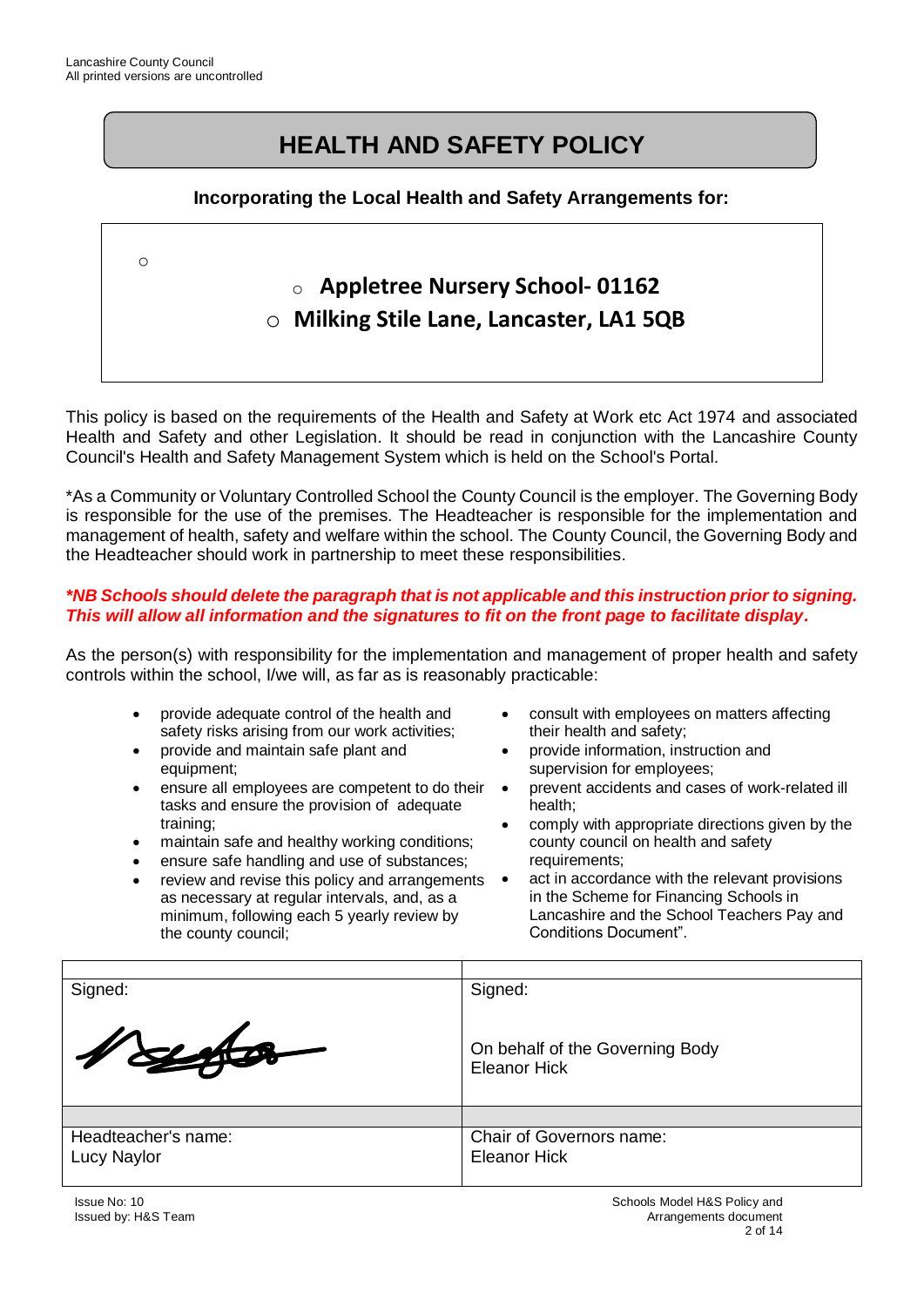| Date: June 22 | Proposed Review date:<br>June 23 |
|---------------|----------------------------------|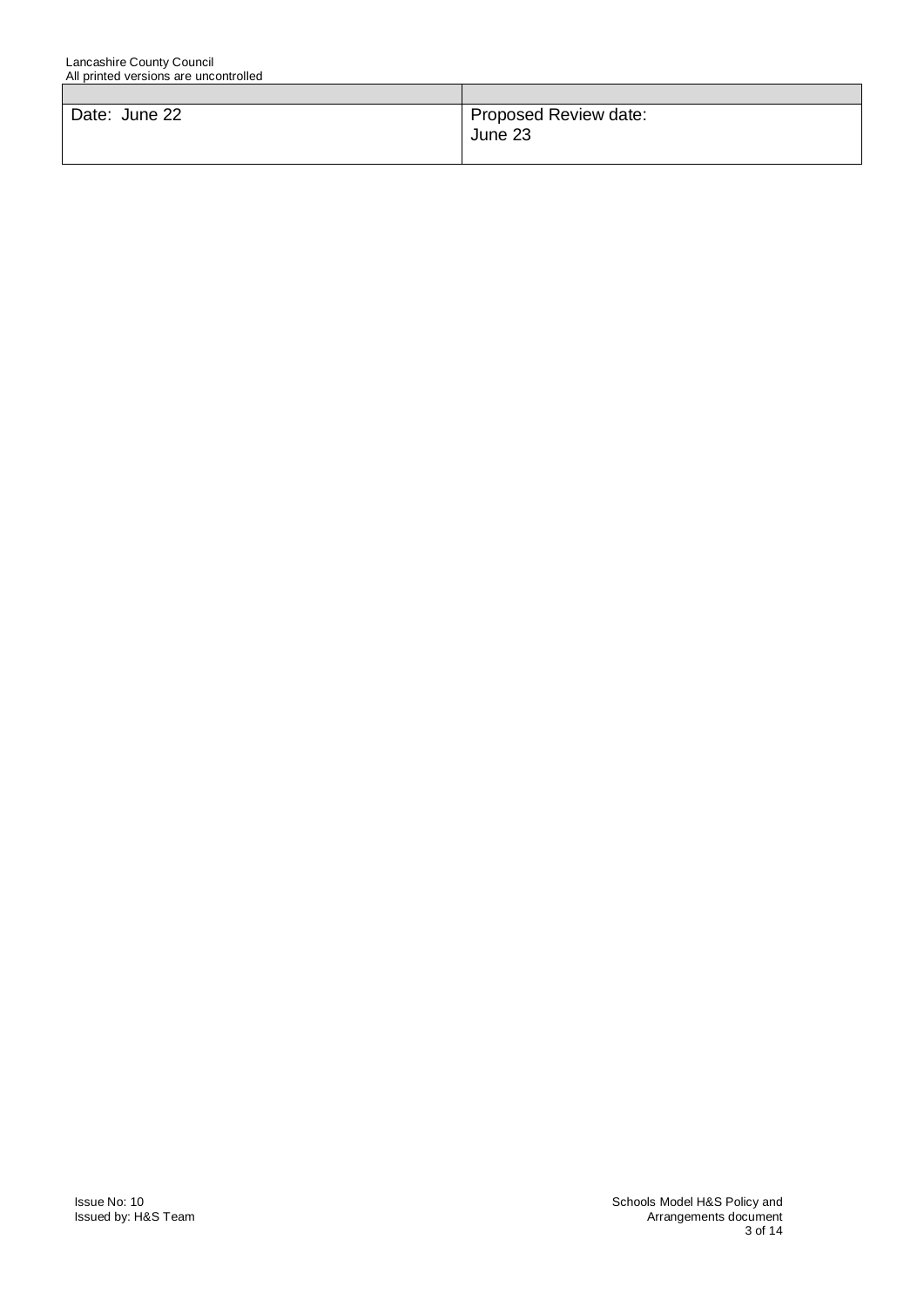#### **Responsibilities**

| The responsibility for implementation and<br>management of proper health and safety<br>controls within the school is that of (e.g.<br>Headteacher):                                                                                                                                                                                                                                                                                                                                                                                                                                                                                                                                                                                                                                                                                                                                                               | <b>Lucy Naylor</b><br>Headteacher                                                                                                                                                                     |
|-------------------------------------------------------------------------------------------------------------------------------------------------------------------------------------------------------------------------------------------------------------------------------------------------------------------------------------------------------------------------------------------------------------------------------------------------------------------------------------------------------------------------------------------------------------------------------------------------------------------------------------------------------------------------------------------------------------------------------------------------------------------------------------------------------------------------------------------------------------------------------------------------------------------|-------------------------------------------------------------------------------------------------------------------------------------------------------------------------------------------------------|
| The delegated member of staff with day-to-day<br>responsibility for ensuring this policy is put into<br>practice is (e.g. School Business Manager,<br>Health & Safety Co-ordinator etc):                                                                                                                                                                                                                                                                                                                                                                                                                                                                                                                                                                                                                                                                                                                          | <b>Lucy Naylor</b><br>Headteacher                                                                                                                                                                     |
| To ensure health and safety standards are<br>maintained/improved, the following people have<br>responsibility in their specific areas e.g.<br>premises issues, fire safety and other<br>emergencies, out-of-hours arrangements,<br>educational visits:                                                                                                                                                                                                                                                                                                                                                                                                                                                                                                                                                                                                                                                            | Premises- Lucy Naylor<br>Headteacher<br>Fire Safety- Lucy Naylor/ Stacy<br>Jackson and Sammy Westworth<br><b>Emergency Plans - Lucy Naylor</b><br>Educational Visits - Lucy Naylor<br>and Lisa Wilson |
| The Health & Safety objectives for the school<br>(as identified by accident/incident investigation,<br>consultation, review of risk assessments, health<br>& safety management support and audit visits;<br>advice from the county council etc. or other<br>sources e.g. DfE, Teachers. Net, other schools,<br>the HSE) will be developed and monitored by:                                                                                                                                                                                                                                                                                                                                                                                                                                                                                                                                                       | <b>Lucy Naylor</b><br>Headteacher                                                                                                                                                                     |
| The documented Health & Safety objectives and<br>any associated action plan(s) can be found:<br>Note: Any actions arising from those objectives<br>should be documented e.g. as an action plan,<br>and monitored to ensure they are achieved.                                                                                                                                                                                                                                                                                                                                                                                                                                                                                                                                                                                                                                                                     | Governor Meetings and Minutes                                                                                                                                                                         |
| All employees within the school have a responsibility to:<br>1. Co-operate with the Headteacher and his/her nominated representatives on all<br>matters relating to health and safety;<br>2. Not interfere with anything provided to safeguard their health and safety;<br>3. Take reasonable care of their own health and safety, and not knowingly place<br>anyone who may be affected by their work activities at risk; and<br>4. Report all health and safety concerns to an appropriate person (as detailed in this<br>policy statement).<br>5. Adhere to the School Teachers Pay and Conditions Document which state that<br>teachers' professional duties include maintaining good order and discipline among<br>the pupils and safeguarding their health and safety both when they are authorised<br>to be on the school premises and when they are engaged in authorised school<br>activities elsewhere. |                                                                                                                                                                                                       |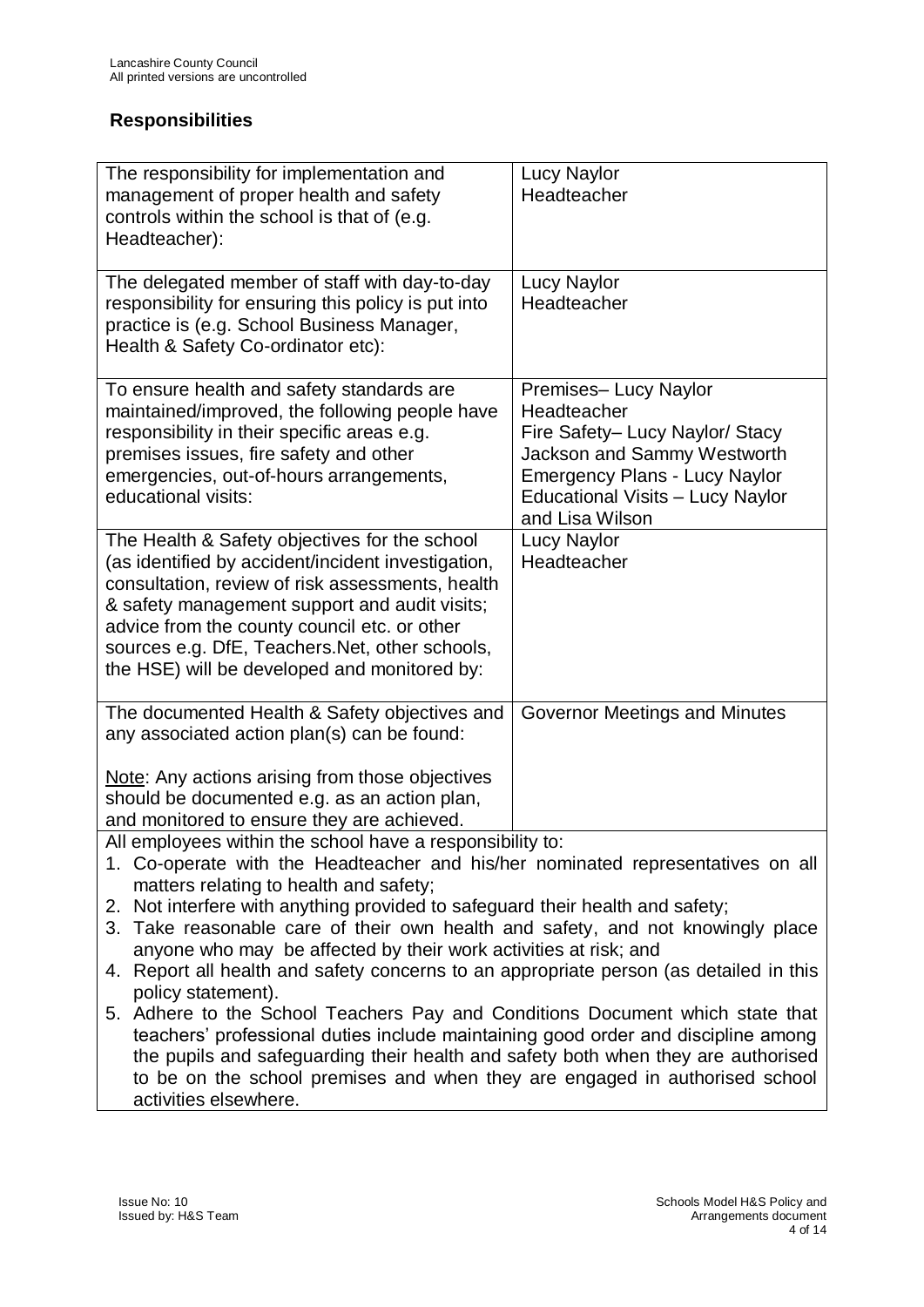# **Health and Safety Risks Arising from Work Activities**

I/we will ensure that so far as is reasonably practicable, all areas of risk are assessed and adequate control measures are put in place to ensure the health and safety of all employees, pupils, contractors, non-employees and anyone else affected by the school's activities.

| Risk assessments will be undertaken by:<br>Risk assessments will be undertaken prior to the<br>introduction of any new work tasks / activities<br>that pose a significant risk to health and safety.<br>The significant findings of risk assessments will<br>be reported to:                                                                                      | Lisa Wilson<br>Class teacher<br>Sammy Westworth<br><b>School Administrator Officer</b><br><b>Lucy Naylor</b><br>Headteacher |
|-------------------------------------------------------------------------------------------------------------------------------------------------------------------------------------------------------------------------------------------------------------------------------------------------------------------------------------------------------------------|-----------------------------------------------------------------------------------------------------------------------------|
| Action required to remove/control risks will be<br>approved by:                                                                                                                                                                                                                                                                                                   | <b>Lucy Naylor</b><br>Headteacher                                                                                           |
| The responsibility for ensuring the action<br>required to reduce risks is implemented is that<br>of:                                                                                                                                                                                                                                                              | <b>Lucy Naylor</b><br>Headteacher                                                                                           |
| Checking that implemented actions have<br>removed/reduced the risks is the responsibility<br>of:                                                                                                                                                                                                                                                                  | <b>Lucy Naylor</b><br>Headteacher                                                                                           |
| Risk Assessments will be reviewed regularly (at<br>least every 3 years for task risk assessments<br>and the technical aspects of a fire risk<br>assessment; annually for the non-technical<br>aspects of a fire risk assessment and every 5<br>years for COSHH assessments) or in the event<br>of any significant changes. Responsibility for this<br>rests with: | <b>Lucy Naylor</b><br>Headteacher                                                                                           |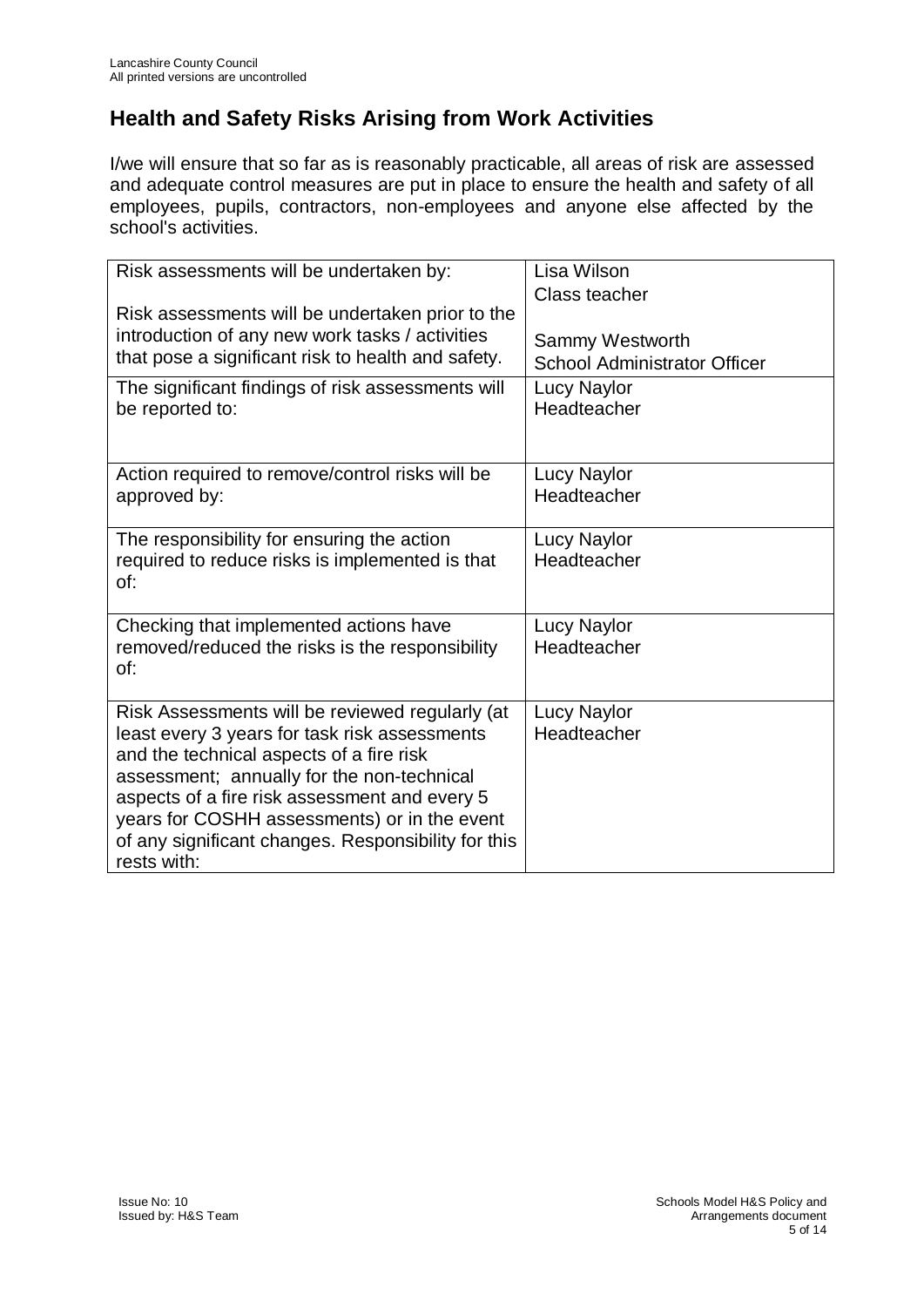# **School's Commitment**

To meet the requirements of this Policy Statement, the Headteacher/Governing Body and/or his/her/their nominated representative(s) will:

- a) draw up and implement appropriate health & safety procedures for the school;
- b) share appropriate elements of these procedures with all employees, pupils, visitors and anyone else who may be affected by them;
- c) arrange for risk assessments to be completed for all areas of work and review them on a regular basis;
- d) as part of the risk assessment process, produce safe systems of work where necessary and arrange for their implementation including any appropriate training, resourcing, auditing and monitoring;
- e) identify adequate resources for the implementation of the health and safety policy and arrangements with the school;
- f) comply with appropriate directions given by the county council on health and safety requirements; and,
- g) act in accordance with the relevant provisions in the Scheme for Financing Schools in Lancashire and the School Teachers Pay and Conditions Document.

The school will, upon request, make available for general inspection specific, procedures and documentation and will regularly review its arrangements in respect of the applicable topics and activities listed in the table at the end of this Policy document.

### **Consultation with employees**

The school recognises and accepts its duty to consult with employees and will do so via a union-appointed safety representative and/or through elected employee representatives where union appointed representatives are not available.

| Employee representative(s) for the school are: | Lisa Wilson<br><b>Sammy Westworth</b>                                                        |
|------------------------------------------------|----------------------------------------------------------------------------------------------|
| Consultation with employees is provided via:   | Supervision<br>Staff appraisals<br><b>Team Meetings</b><br><b>Health and Safety Meetings</b> |

#### **Safety Representatives**

The school recognises and accepts that safety representatives must be given the paid time necessary to carry out their functions, and paid time as is necessary to undergo training in those functions, as is reasonable in the circumstances.

Safety Representatives functions are to:-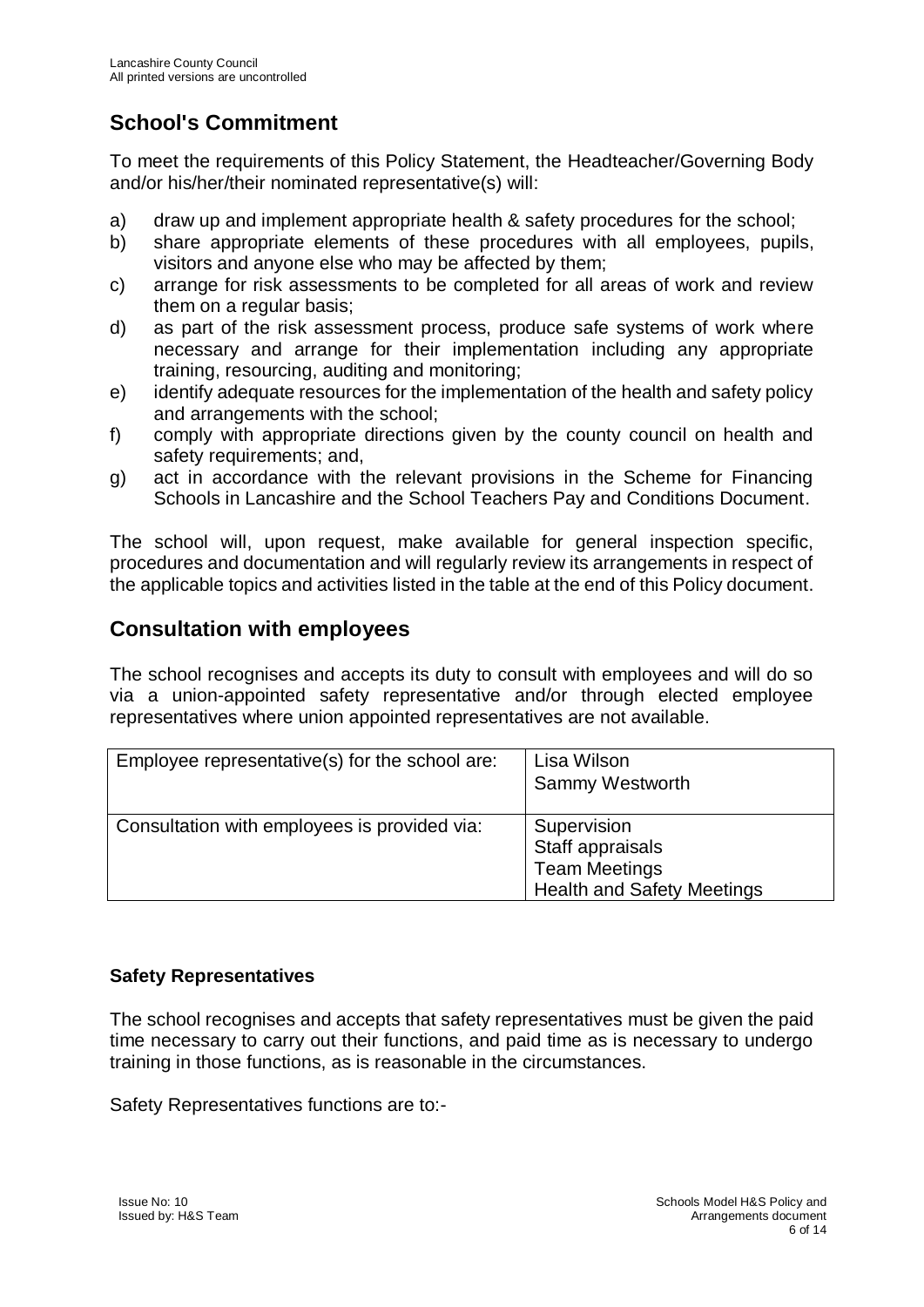- Investigate potential hazards and dangerous occurrences at the workplace, and complaints by employees relating to health, safety and welfare at work, and examine the causes of workplace accidents;
- Make representations to the Headteacher/Governing Body on the above investigations, and on general matters affecting the health and safety of the employees they represent;
- Inspect the workplace;
- Represent employees in dealings with health and safety inspectors;
- Attend health and safety committee meetings.

# **Safe Plant and Equipment**

The school will ensure that all plant and equipment that requires maintenance is identified, that maintenance is carried out and that new or second-hand plant and equipment meets any required health and safety standards before it is purchased.

| Responsible person(s) for identifying all    | Sammy Westworth                     |
|----------------------------------------------|-------------------------------------|
| equipment/plant needing maintenance:         | <b>School Administrator Officer</b> |
|                                              | David Barton- LCC Site Surveyor     |
|                                              | Woods-<br>Grounds<br>Richard        |
|                                              | Surveyor                            |
| Responsible person(s) for ensuring effective | David Barton- LCC Site Surveyor     |
| maintenance procedures are drawn up:         | Woods-<br>Grounds<br><b>Richard</b> |
|                                              | Surveyor                            |
| Responsible person(s) for ensuring that all  | David Barton- LCC Site Surveyor     |
| identified maintenance is carried out:       | Grounds<br><b>Richard</b><br>Woods- |
|                                              | Surveyor                            |
|                                              | Lucy Naylor-Headteacher             |
| Any problems found with equipment should be  | Lucy Naylor-Headteacher             |
| reported to:                                 |                                     |
| Responsible person(s) to check that<br>new   | Sammy Westworth                     |
| equipment meets any required health<br>and   | <b>School Administrator Officer</b> |
| safety standards before it is purchased:     |                                     |
|                                              |                                     |

### **Information, Instruction and Supervision**

| The Health and Safety Law poster is displayed<br>at:<br>Note: It is a legal requirement to display the<br>Health & Safety Law Poster in a prominent<br>position in each workplace e.g. in the school's<br>Reception area, or to give employees a copy of<br>the Health & Safety Law leaflet. | Office<br><b>Staff Room</b><br>Classroom      |
|----------------------------------------------------------------------------------------------------------------------------------------------------------------------------------------------------------------------------------------------------------------------------------------------|-----------------------------------------------|
| Health and safety advice is available from:                                                                                                                                                                                                                                                  | <b>School Office</b><br><b>Schools Portal</b> |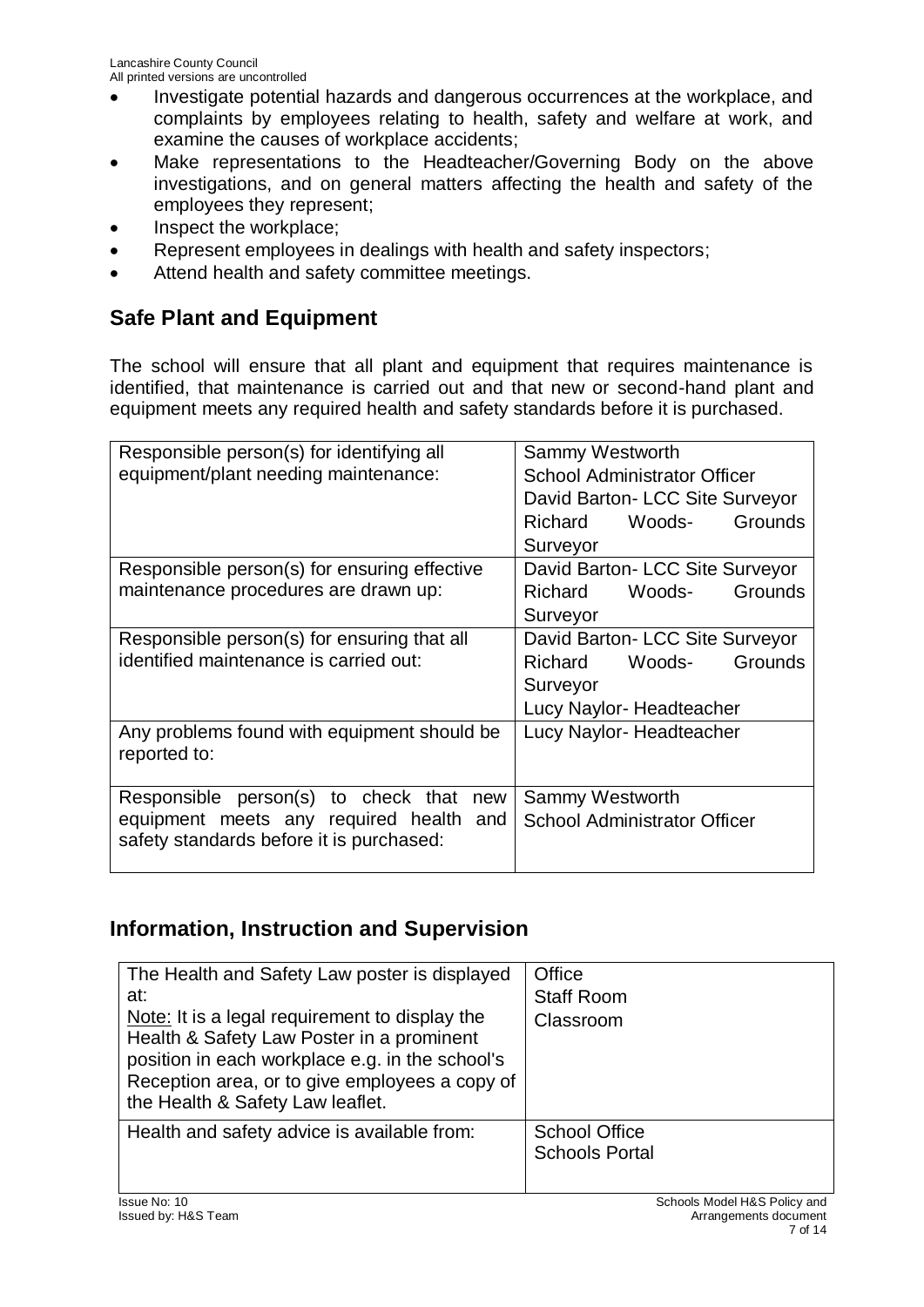| Induction, supervision of trainees/work        | <b>Sammy Westworth</b>       |
|------------------------------------------------|------------------------------|
| placements etc. will be arranged/ undertaken / | School Administrator Officer |
| monitored by:                                  |                              |
|                                                |                              |

# **Competency for Tasks and Training**

The school has arrangements in place to ensure that all new employees are provided with appropriate health and safety induction training when they start work. This will cover basics such as first aid and fire safety. Specific on the job and job specific health and safety training will also be provided if needed to achieve the required competency. Training provision will include regular refresher training where appropriate. Write down your arrangements for training here including arrangements for record keeping.

| Induction training will be provided for all<br>employees by: | Sammy Westworth<br><b>School Administrator Officer</b>                                                                                                                                                                                                                                                                                                                                     |
|--------------------------------------------------------------|--------------------------------------------------------------------------------------------------------------------------------------------------------------------------------------------------------------------------------------------------------------------------------------------------------------------------------------------------------------------------------------------|
| Job specific training will be provided by:                   | <b>Lucy Naylor</b><br>Headteacher/<br><b>Lancashire County Council</b>                                                                                                                                                                                                                                                                                                                     |
| Jobs requiring specific health & safety training<br>are:     | List the training and method of<br>provision<br>Legionella & Water Monitoring -<br>H&S Team & on the job training<br>COSHH - H&S Team & on the job<br>training<br>Management of Contractors - H&S<br>eLearning & on-the-job training<br>DSE - H&S eLearning<br>Working at Height - H&S<br>eLearning & on-the-job training<br>Manual Handling of people - H&S<br>Team & on-the-job training |
| Training records are kept by:                                | Sammy Westworth<br><b>School Administrator Officer</b>                                                                                                                                                                                                                                                                                                                                     |
| Training will be identified, arranged and<br>monitored by:   | Sammy Westworth<br><b>School Administrator Officer</b>                                                                                                                                                                                                                                                                                                                                     |

## **Accidents, First Aid and Work-related Ill Health**

The school acknowledges the legal requirement to:

• Ensure that there is a recognised system in place to deal with the reporting, recording and investigation of incidents and accidents;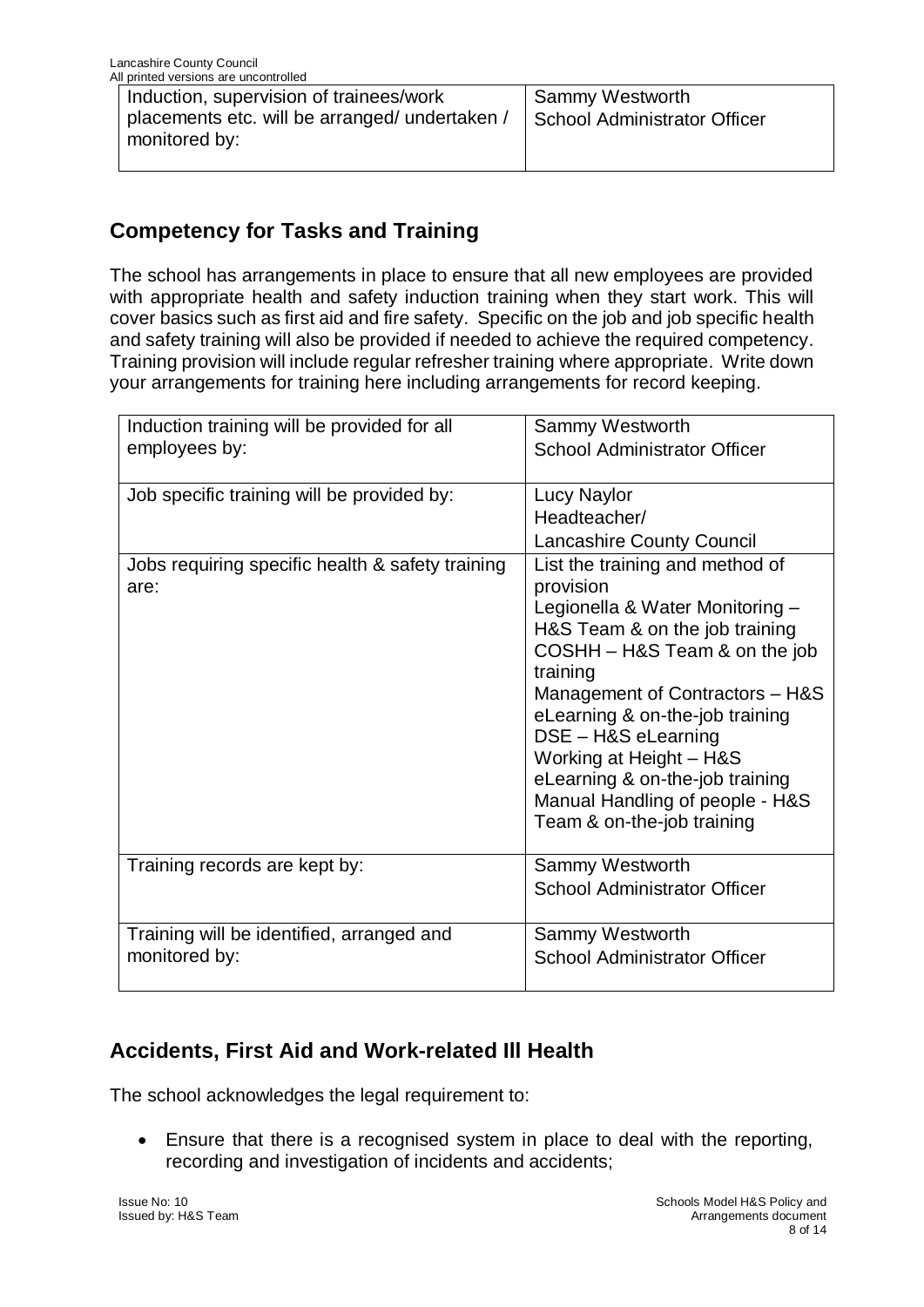- Ensure that there is a recognised system in place for reporting work related injuries, diseases and dangerous occurrences under the RIDDOR Regulations;
- Provide appropriate first aid arrangements for employees and anyone attending the premises that may be affected by the school's activities;
- Provide health surveillance for any employees who may be **at risk** of ill-health as a direct result of work activities, and has made appropriate arrangements to deal with this issue.

| The first aid box(es) is/are available:                                 | <b>Main Nursery Classroom</b><br><b>Community Room</b> |
|-------------------------------------------------------------------------|--------------------------------------------------------|
| The first aider(s) and appointed person(s)                              | All TAs and teachers are first aid                     |
| is/are:                                                                 | trained.                                               |
| All accidents and cases of work-related ill                             | Lucy Naylor-                                           |
| health are to be reported to:                                           | Headteacher                                            |
| Health surveillance is not required for any<br>roles within the school. |                                                        |

# **Performance Monitoring**

The school acknowledges its requirement to monitor the health and safety of employees and anyone who may be affected by its work activities and has appropriate arrangements in place to fulfil this requirement and to keep records.

| To check our working conditions and ensure<br>our safe working practices are being followed,<br>we will:<br>Conduct workplace inspections. These<br>are carried out by:                                                                                                                                              | <b>Sammy Westworth- Office</b><br>S Clubb- Site supervisor |
|----------------------------------------------------------------------------------------------------------------------------------------------------------------------------------------------------------------------------------------------------------------------------------------------------------------------|------------------------------------------------------------|
| Review all risk assessments regularly (at<br>least every 3 years for task risk assessments<br>and the technical aspects of a fire risk<br>assessment; annually for the non-technical<br>aspects of a fire risk assessment and every 5<br>years for COSHH assessments) or in the<br>event of any significant changes. | Lucy Naylor-Headteacher                                    |
| Responsible person(s) for investigating                                                                                                                                                                                                                                                                              | Sammy Westworth                                            |
| accidents - e.g. road traffic accidents, slips,<br>trips and/or falls accidents etc. before<br>requesting assistance from the Health, Safety<br>and Quality Team if necessary:                                                                                                                                       | <b>School Administrator Officer</b>                        |
| Responsible person(s) for investigating work-<br>related causes of sickness absences:                                                                                                                                                                                                                                | Lucy Naylor- Headteacher                                   |
| Responsible person(s) for acting on<br>investigation findings to prevent recurrences:                                                                                                                                                                                                                                | Lucy Naylor-Headteacher                                    |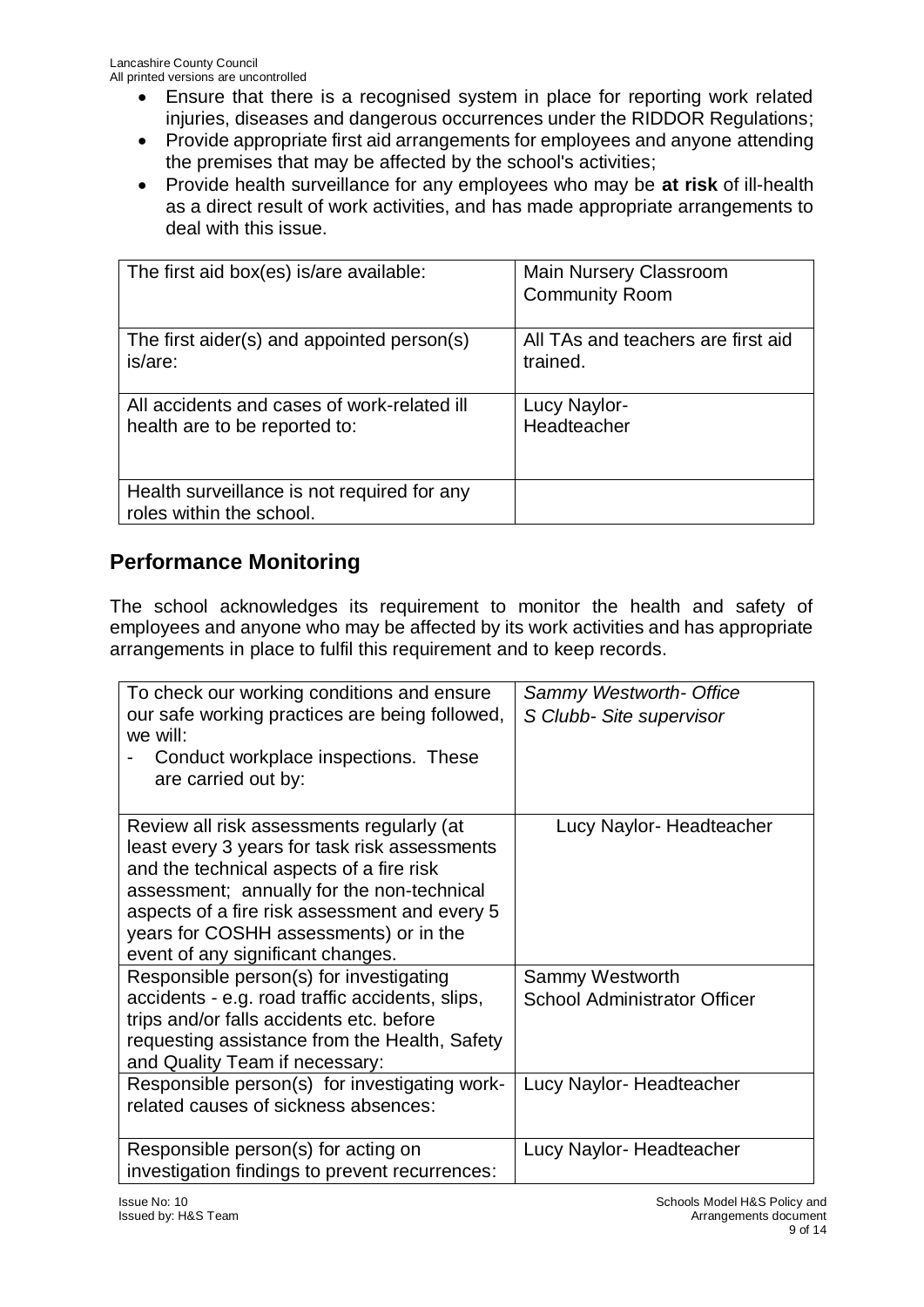| Responsible person(s) for the monitoring of | <b>Sammy Westworth</b>              |
|---------------------------------------------|-------------------------------------|
| any trends in accidents, incidents and      | <b>School Administrator Officer</b> |
| sickness absence:                           |                                     |

## **Emergency Procedures - Fire and Evacuation**

The school acknowledges its responsibility for ensuring that appropriate emergency procedures are in place and that these are communicated to all concerned, including other users of the premises, and monitored on a regular basis.

| Responsibility for ensuring the fire risk<br>assessment is undertaken and implemented<br>rests with:                                             | Lucy Naylor-Headteacher                                      |
|--------------------------------------------------------------------------------------------------------------------------------------------------|--------------------------------------------------------------|
| Escape routes are checked by/every:                                                                                                              | Stacy Jackson- HLTA<br>Everyday                              |
| Fire extinguishers are maintained and<br>checked by/every:                                                                                       | LCC- yearly                                                  |
| Alarms are tested by/every:                                                                                                                      | <b>LCC- JLA Fire and Security</b><br>Site supervisor- weekly |
| The emergency evacuation procedure is<br>tested by/every:                                                                                        | Lucy Naylor and team<br>Termly                               |
| Responsibility for ensuring arrangements are<br>in place to deal with other emergency<br>situations e.g. bomb threat, flood, etc. rests<br>with: | Lucy Naylor-Headteacher                                      |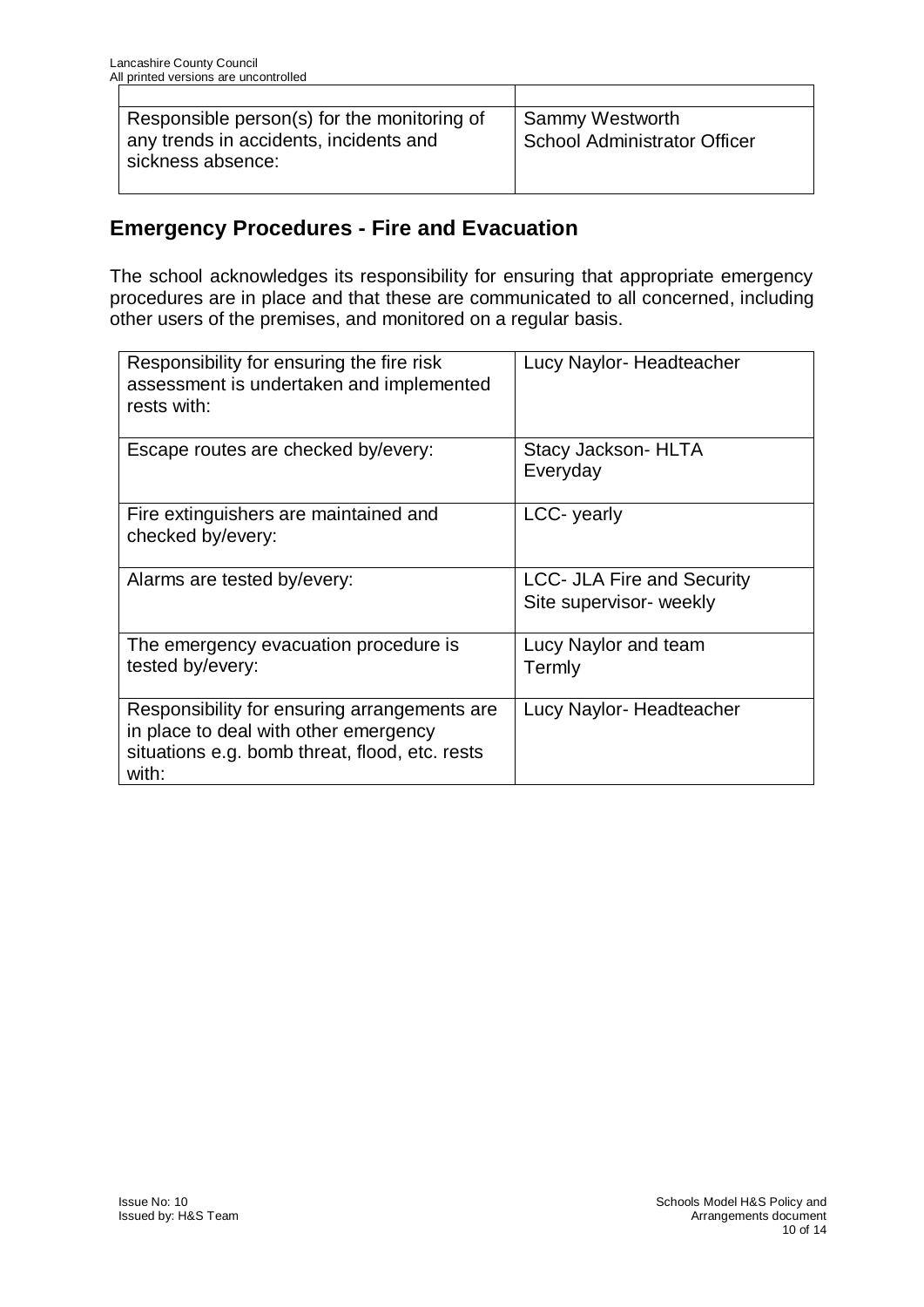#### **Table of Occupational Health & Safety Topics/Activities that apply**

| <b>Occupational Health &amp; Safety Topic/Activity</b><br>(This is not a comprehensive list. Please add any further | Applicable $(\sqrt{})$ | Details of where information about the<br>school's arrangements can be found |
|---------------------------------------------------------------------------------------------------------------------|------------------------|------------------------------------------------------------------------------|
| topics/activities relevant to the school).                                                                          |                        |                                                                              |
| Information and Guidance is available on the web site, link below:                                                  |                        |                                                                              |
| <b>Health, Safety &amp; Quality web site</b>                                                                        |                        |                                                                              |
| Accident Reporting, Recording and Investigation                                                                     |                        | <b>School Office-Accidents File</b>                                          |
| Asbestos Management Plan                                                                                            |                        |                                                                              |
| Bodily Fluids (urine; blood; faeces; vomit) & Biological Agents                                                     |                        | School Office- H and S File                                                  |
| Cleaning/caretaking tasks                                                                                           |                        | School Office- Contractor's file                                             |
| Control of contractors                                                                                              |                        | School Office- Contractor's file                                             |
| Control of Substances Hazardous to Health (COSHH)                                                                   |                        | School Office - H and S File                                                 |
| Disability access (health & safety implications)                                                                    |                        |                                                                              |
| Display Screen Equipment and Eye Tests                                                                              |                        | School Office- H and S File                                                  |
| Driving at Work                                                                                                     |                        |                                                                              |
| Electrical Safety e.g. installations, PAT tests, visual checks, local policy                                        |                        | School Office- H and S File                                                  |
| on bringing electrical items into school etc.                                                                       |                        |                                                                              |
| Emergency Procedures other than Fire e.g. flood, services failure                                                   |                        | School Office- Fire and Emergency File                                       |
| Extended school and community use                                                                                   |                        | <b>School Office</b>                                                         |
| <b>Fire Safety</b>                                                                                                  |                        | School Office- Fire and Emergency File                                       |
|                                                                                                                     |                        | Fire points                                                                  |
| <b>First Aid</b>                                                                                                    |                        | <b>CPOMS</b>                                                                 |
|                                                                                                                     |                        | <b>First Aid Points</b>                                                      |
| Gas safety e.g. installations, servicing, tests, visual checks, local policy                                        |                        | <b>LCC TFCloud</b>                                                           |
| on use of gas items in school etc.                                                                                  |                        |                                                                              |
| Health & Safety Induction (checklist available on web site)                                                         |                        | School Office- H and S File                                                  |
| Infection Control including needles and needle stick injuries                                                       |                        |                                                                              |
| Lettings to non-school groups                                                                                       |                        |                                                                              |
| <b>Manual Handling</b>                                                                                              |                        | School Office- H and S File                                                  |
|                                                                                                                     |                        | Posters in rooms                                                             |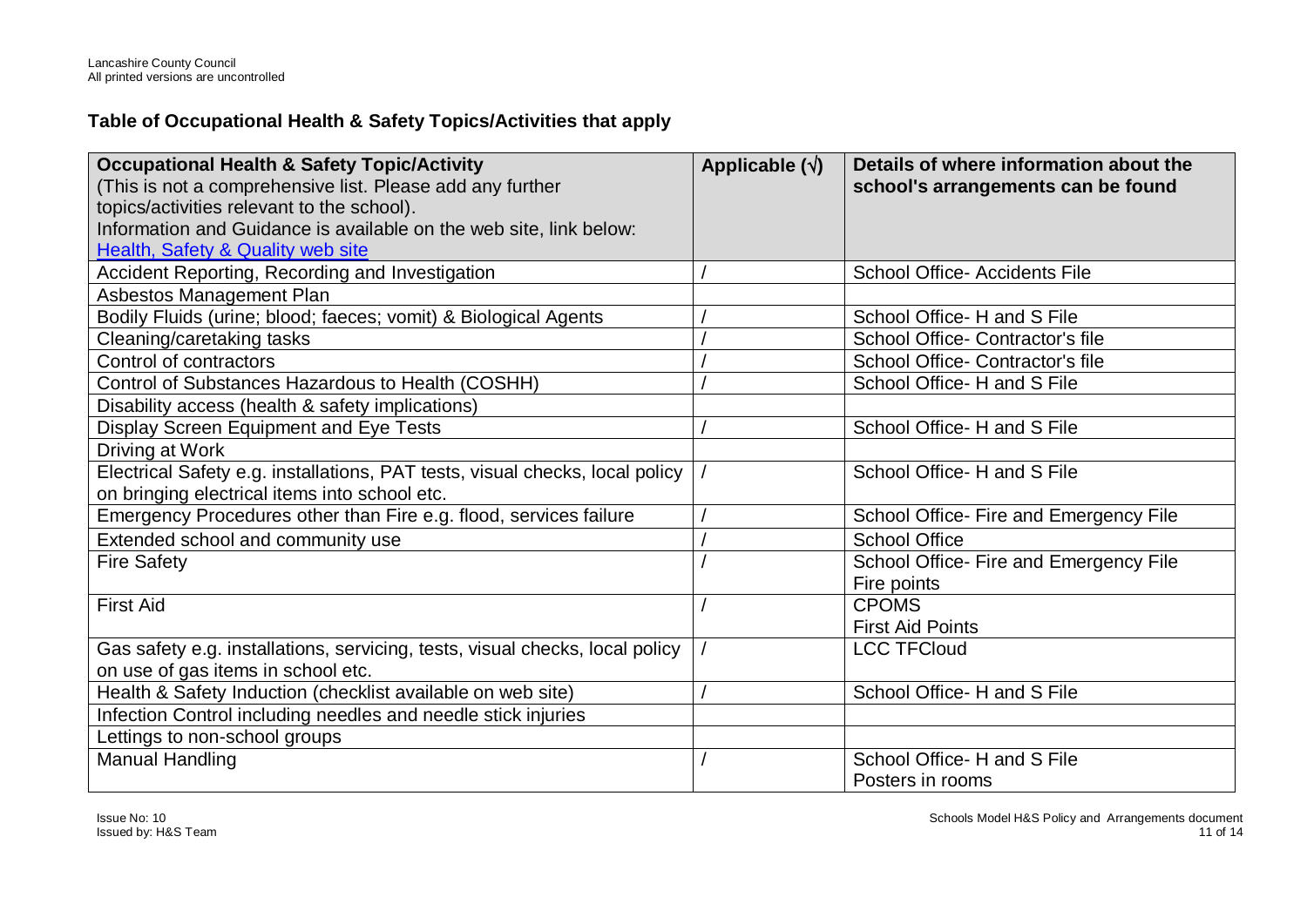| <b>Occupational Health &amp; Safety Topic/Activity</b><br>(This is not a comprehensive list. Please add any further<br>topics/activities relevant to the school). | Applicable $(\sqrt{})$ | Details of where information about the<br>school's arrangements can be found |
|-------------------------------------------------------------------------------------------------------------------------------------------------------------------|------------------------|------------------------------------------------------------------------------|
| Information and Guidance is available on the web site, link below:                                                                                                |                        |                                                                              |
| <b>Health, Safety &amp; Quality web site</b>                                                                                                                      |                        |                                                                              |
| <b>Minibuses</b>                                                                                                                                                  |                        |                                                                              |
| Mobile phones (the use of)                                                                                                                                        |                        | <b>School Office/ Reception</b><br>Policies                                  |
| Personal safety including lone working and violence and aggression                                                                                                |                        | Lone Working Policy- school office                                           |
| Play Equipment installations inspections                                                                                                                          |                        | School Office- H and S File                                                  |
| Playgrounds and external areas                                                                                                                                    |                        | School Office- H and S File                                                  |
| Ponds and Water features                                                                                                                                          |                        | School Office- H and S File                                                  |
| Premises Management (see Premises Management Guidance &                                                                                                           |                        | School Office- H and S File                                                  |
| Records on Health & Safety web site)                                                                                                                              |                        |                                                                              |
| Pupil moving and handling (special needs)                                                                                                                         |                        | School Office- H and S File                                                  |
| Pregnant employees and nursing mothers                                                                                                                            |                        | <b>Staff files</b>                                                           |
| Reporting of health & safety concerns/faults                                                                                                                      |                        | School Office- H and S File                                                  |
| Severe Weather including winter gritting                                                                                                                          |                        | School Office- H and S File                                                  |
| Shared use of buildings                                                                                                                                           |                        |                                                                              |
| Sharps e.g. broken glass either in school building or external grounds                                                                                            |                        |                                                                              |
| <b>Stress</b>                                                                                                                                                     |                        | <b>Staff files</b>                                                           |
| Swimming pools                                                                                                                                                    |                        |                                                                              |
| Transport Safety/Vehicle Movement - arrangements for vehicle                                                                                                      |                        |                                                                              |
| movement, car parking and vehicle/pedestrian segregation on site                                                                                                  |                        |                                                                              |
| Visitor and volunteers safety                                                                                                                                     |                        | <b>Visitor Induction Pack</b>                                                |
| Waste storage and disposal                                                                                                                                        |                        | School Office- H and S File                                                  |
| Water hygiene (Legionella, lead etc.) – a Legionella Risk Assessment                                                                                              |                        | <b>TF Cloud-LCC</b>                                                          |
| should be in place as part of your premises management                                                                                                            |                        |                                                                              |
| arrangements                                                                                                                                                      |                        |                                                                              |
| Work equipment and machinery                                                                                                                                      |                        |                                                                              |
| Working at height - ladders, access equipment etc.                                                                                                                |                        | School Office- H and S File                                                  |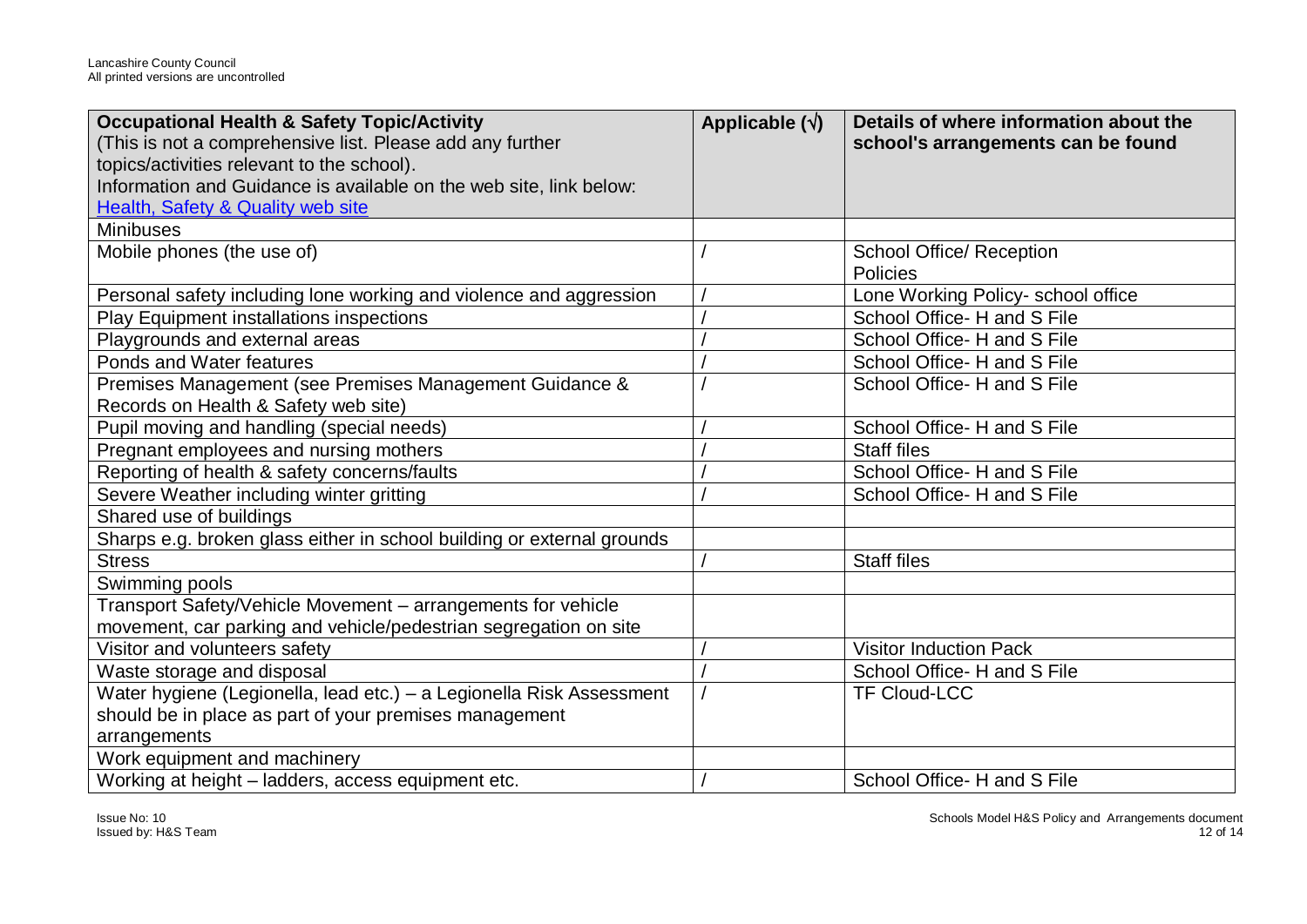| Occupational Health & Safety Topic/Activity                        | Applicable $(\sqrt{})$ | Details of where information about the |
|--------------------------------------------------------------------|------------------------|----------------------------------------|
| (This is not a comprehensive list. Please add any further          |                        | school's arrangements can be found     |
| topics/activities relevant to the school).                         |                        |                                        |
| Information and Guidance is available on the web site, link below: |                        |                                        |
| <b>Health, Safety &amp; Quality web site</b>                       |                        |                                        |
| <b>Workplace Inspection</b>                                        |                        | School Office - H and S File           |
|                                                                    |                        |                                        |
|                                                                    |                        |                                        |
|                                                                    |                        |                                        |